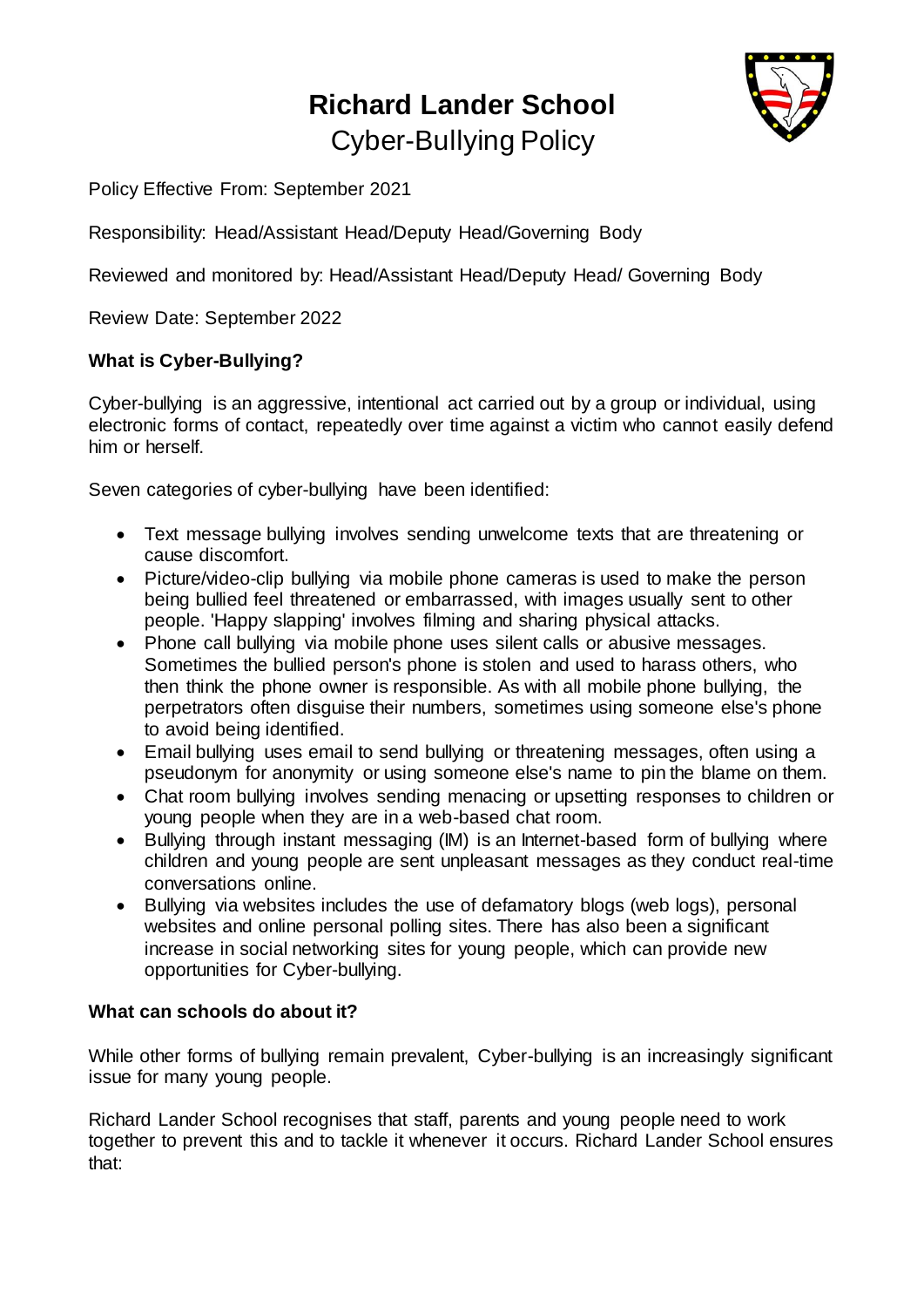- the curriculum teaches students about the risks of new communications technologies, the consequences of their misuse, and how to use them safely including personal rights
- all e-communications used on the school site or as part of school activities off-site are monitored
- clear policies are set about the use of mobile phones at school and at other times when young people are under the school's authority
- Internet blocking technologies are continually updated and harmful sites blocked
- they work with students and parents to make sure new communications technologies are used safely, taking account of local and national guidance and good practice
- security systems are in place to prevent images and information about students and staff being accessed improperly from outside school
- they work with police and other partners on managing Cyber-bullying. ICT and Mobile Phone Policy If a Cyber-bullying incident directed at a child occurs using email or mobile phone technology, either inside or outside school time, the School will take appropriate action which may involve school sanctions.

It will also:

- Advise the child not to respond to the message
- Refer to relevant policies, e.g. e-safety/acceptable use, anti-bullying and apply appropriate sanctions
- Secure and preserve any evidence
- Inform the sender's e-mail service provider
- Notify parents of the children involved
- Consider delivering a parent workshop for the school community
- Consider informing the police depending on the severity or repetitious nature of the offence. The school recognises that some Cyber-bullying activities could be a criminal offence under a range of different laws including: the Protection from Harassment Act 1997; the Malicious Communication Act 1988; section 127 of the Communications Act 2003 and the Public Order Act 1986
- Inform the SWG4L lead: Jane McFall: 01872 322765

If malicious or threatening comments are posted on an Internet site or Social Networking Site about a student of member of staff, Richard Lander School will also:

- Inform and request that the comments be removed if the site is administered externally
- Secure and preserve any evidence
- Send all the evidence to www.ceop.gov.uk/contact us.html if of a sexual nature
- Endeavour to trace the origin and inform the police as appropriate.

• Inform the SWG4L lead: Jane McFall 01872 322765 Working with Parents Richard Lander School has developed a home-school agreement that includes clear statements about e-communications. The school seeks to regularly update parents on:

- What to do if problems arise
- E-communication standards and practices in school
- Internet Safety in the ICT curriculum
- Supporting parents and students if Cyber-bullying occurs by:
	- 1. Assessing the harm done